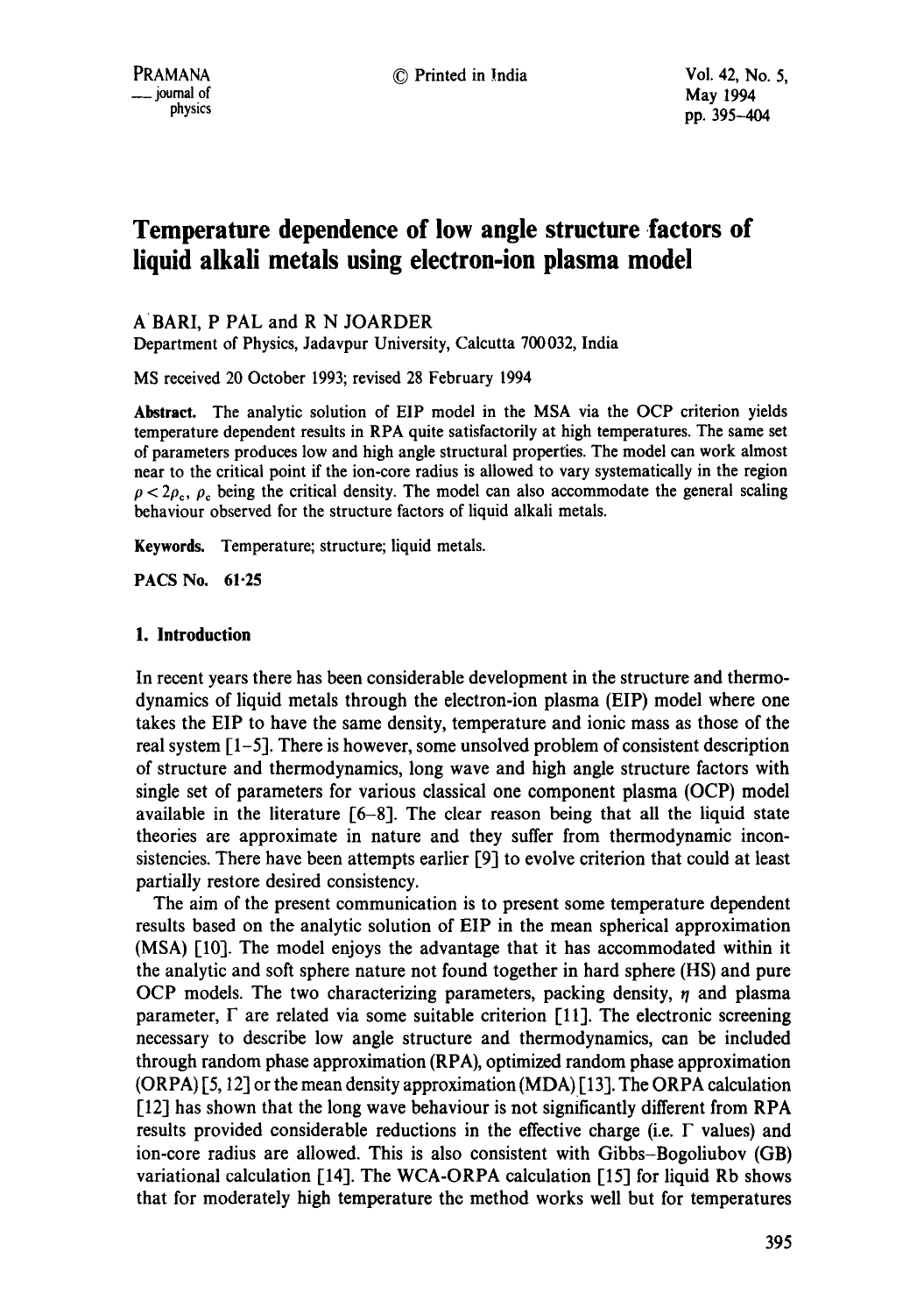## *A Bari et al*

beyond 1400 K, the calculated structure factors in general and long wave length values in particular fail to agree with experiment. The failure was attributed to the fact that the density dependence of the interatomic potential was underestimated. The electron mean free path becomes comparable with interatomic separation and the linear screening theory fails. It is now quite well established that in the long wavelength region RPA is a good approximation for quite high temperatures. Henderson and Ashcroft showed that the difference between the long wavelength RPA and experimental structure factors is related to the density derivative of the reference structure factor, the so-called MDA approximation. Young showed that the inconsistencies in  $\Gamma$  values for GB and isothermal compressibility calculations could be reconciled by introducing the idea of MDA term. Ono and Yokoyama [4] however, found that the MDA term is, at least near the melting point not as important as Young's analysis suggested. The recent OCP calculation of Iwamatsu [16] using MDA is relevant. The author uses the GB variational prescription to define the reduced plasma parameter  $\Gamma$ . But since these values were considerably smaller the author used  $\Gamma = 155$  [2, 3] and MDA was shown to be consistent with the long wavelength structure factors of Rb at very high temperature and so shown to work better than RPA. But at melting and moderately high temperature MDA and RPA results are comparable. The MDA result at very high temperature too shoots up like RPA though this occurs at a higher temperature.

In view of the calculations mentioned above we find it important to review the RPA calculation for alkali metals at high temperatures. We have also done the MDA calculation to check the relative merits. The present calculation confirms Ono and Yokoyama's and Iwamatsu's observations. In fact, for alkali metals at least, MDA results progressively deviate from experiment as we go to thermodynamic states away from melting pont. RPA presents somewhat better description even at very high temperature provided one considers a systematic change in the ion core radius in the region  $\rho < 2\rho_c$ , where  $\rho_c$  is the critical density. Similar variation of  $r_c$  was first proposed by McLaughlin and Young [17]. It is also to be noted that the same set of parameters give in RPA, both the long wave and high angle structure factors quite well.

# **2. Calculation procedure**

From the RPA expression of free energy the expression for liquid structure factor, *S(q)* is given by

$$
S(q) = \frac{S_o(q)}{1 + \beta \rho V(q) S_o(q)}\tag{1}
$$

where,  $S_0(q)$  is the reference structure factor,  $V(q)$  is the indirect electron mediated ion-ion interaction expressible in terms of suitable pseudopotential and dielectric screening function [4] (in the present case Ashcroft model and Geldart-Vosko (GV) respectively),  $\rho$  is the number density and  $\beta$ , the inverse temperature,  $(k_B T)^{-1}$ . From (1) the long wave expression for structure factor is given by

$$
S^{-1}(0) = k_d^2 \left[ k_i^{-2} + k_e^{-2} + r_c^2 \right]
$$
 (2)

where, in **au** 

$$
k_d = \frac{\sqrt{3}}{a} \Gamma^{1/2} \tag{3a}
$$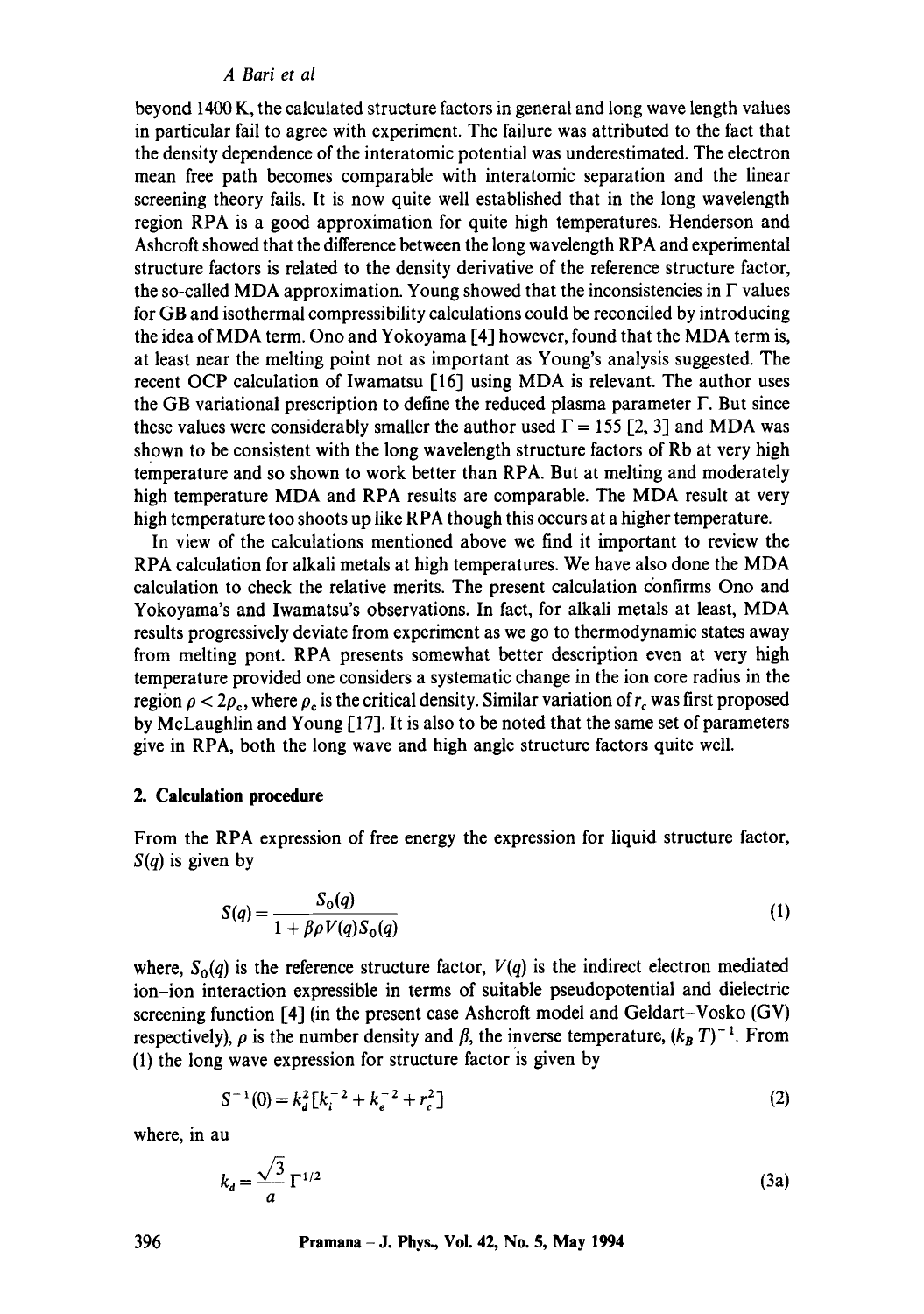*Liquid alkali metals and EIP model* 

$$
k_i = k_d/(1 - \alpha)^{1/2}
$$
 (3b)

$$
k_e = \left[\frac{\pi}{4k_f} - \frac{1}{4\pi k_f^3} \quad (\pi k_f + 0.153)\right]^{-1/2} \tag{3c}
$$

are respectively the Debye-Hiickel, CHS plasma (in the present case) and the electron gas inverse screening lengths,  $k_f$ , the Fermi wave vector, *a*, the interparticle distance and  $\alpha$  is a term related to  $\eta$  and  $\Gamma$  of the CHS system and expression for which is available elsewhere [18].

Again note that

$$
\text{Lt } S_0(q) = \frac{q^2}{k_d^2} \left( 1 - \frac{q^2}{k_i^2} \right) \tag{4a}
$$

and

$$
\text{Lt } \varepsilon(q) = 1 + \frac{k_e^2}{q^2}.
$$
\n(4b)

So we have the very low q convenient expression for *S(q)* given by

$$
S(q) \cong S(0) / \left[ 1 + q^2 S(0) k_d^2 \left\{ \frac{1}{k_i^2 (k_i^2 - q^2)} - \left( \frac{1}{k_e^4} + \frac{r_c^4}{3} + \frac{r_c^2}{k_e^2} \right) \right\} + q^4 S(0) k_d^2 r_c^2 \left\{ \frac{1}{k_e^4} + \frac{r_c^2}{3k_e^2} + \frac{r_c^4}{24} \right\} \right].
$$
 (5)

The MDA expression [13] corresponding to eq. (2) is

$$
S^{-1}(0) = S_0^{-1}(0) + \beta \rho V(0) + 2\beta \rho \left(\frac{\partial I}{\partial \rho} + 1/2 \rho \frac{\partial^2 I}{\partial \rho^2}\right)
$$
(6)

with

$$
I = \frac{1}{4\pi^2} \int_0^\infty dq q^2 V(q) (S_0(q) - 1).
$$
 (7)

The MDA approximation is thought to be essentially exact for  $0 \le q \le 0.4k_f$  [13].

For high  $q$  calculations via RPA one requires to truncate the screened potential  $V(q)$  beyond the first node which occurs near  $q \approx 2k_f$  and the justification is available elsewhere [18, 19] and essentially the ORPA results of [12] could be reproduced for all alkalis at different temperatures.

The CHS plasma is extremely good representation of OCP for  $\Gamma \ge 10$  if  $\eta$  and  $\Gamma$ satisfy the following criterion [20].

$$
C_0(r=0) \simeq -1.33\Gamma \tag{8}
$$

 $C_0(r=0)$  being the CHS direct correlation function at  $r=0$ .  $\Gamma$  as a function of  $\eta$  is shown in figure l(b). It is quite well-known that the GB method approximates the true structure factor of the system by reference one with optimum  $\Gamma \approx 155$  [2, 3]. This value of  $\Gamma$  is considerably reduced compared to one from the observed density and temperature using valency,  $z = 1$  (the bare ionic charge number) for most of the alkalis at melting point ( $\Gamma \sim 163 - 210$ ). Such a reduced  $\Gamma$  represents considerable reduced valency  $(z < 1)$  and this is also qualitatively in accord with entropy analysis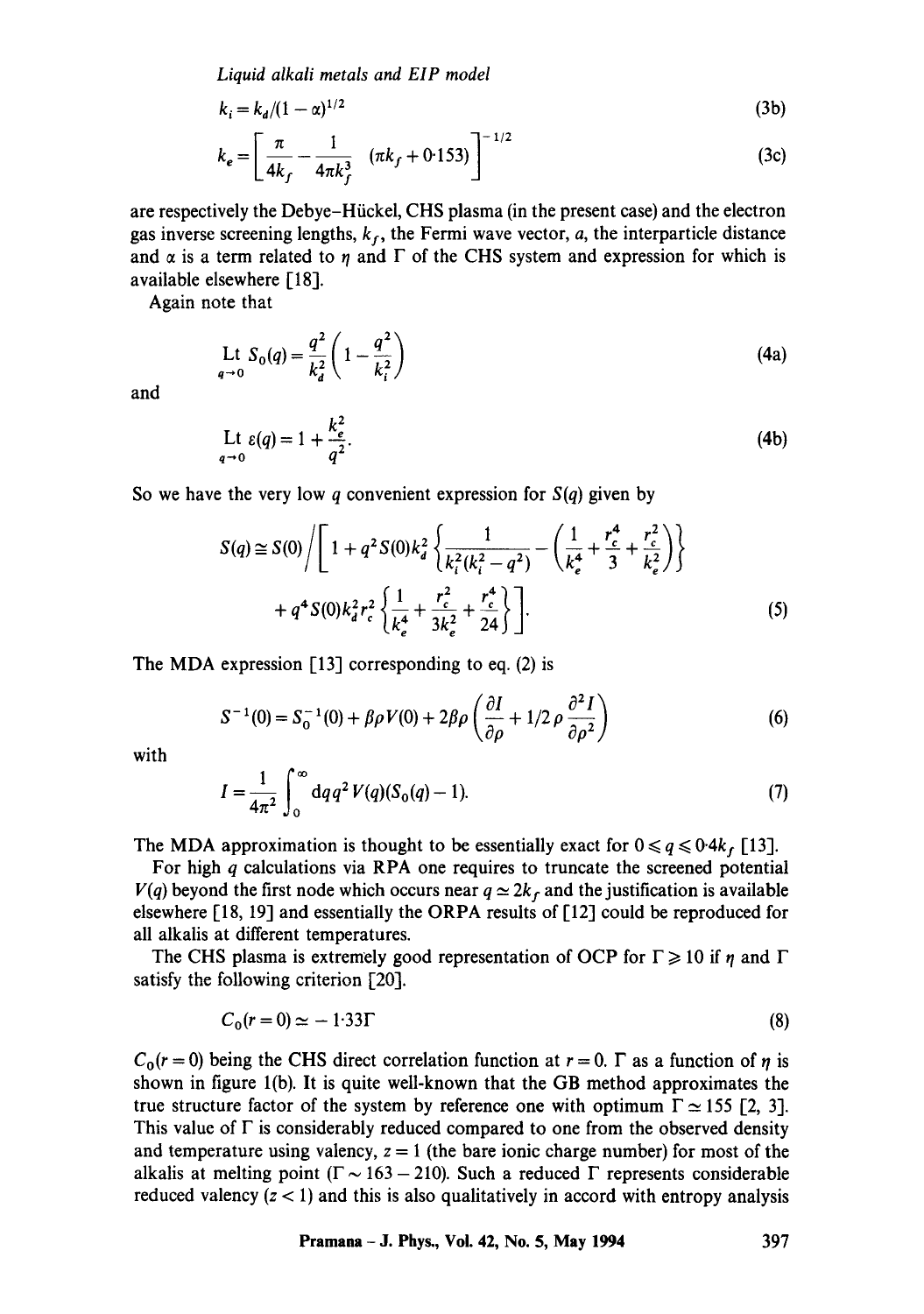



Figure 1(a).  $\eta/\eta_m$  as a function of  $T/T_m$  --- (Na); --- (k); --- (Rb); ........... (Cs) From eq. (8). © © C3 (Na); • • • (k); • • • (Rb); • • • (Cs) with Hs model [23], (b)  $\Gamma$  as a function of  $\eta$  (eq. (8)).

[6]. The isothermal compressibility by the method of long wave, on the other hand, is well described by using  $z = 1$  [21]. The OCP is known to freeze at  $\Gamma \sim 178$  [22]. We have chosen  $\Gamma$  via (8) by taking  $\eta$ 's from the CHS calculation of [18]. These  $\eta$ 's are well in accord with the value 0.455 obtained from (8) using  $\Gamma = 178$ . The  $\Gamma$ 's at higher temperature are obtained using the relation

$$
\frac{\Gamma}{\Gamma_m} = \frac{T_m}{T} \left(\frac{\rho}{\rho_m}\right)^{1/3} \tag{9}
$$

where *m* refers to melting point and corresponding  $\eta$ 's are obtained from (8).  $\eta$ 's obtained this way agree well with that for HS model  $[23]$  (figure 1(a)) and this is expected,  $r_c$ 's given in [18] reproduce the isothermal compressibility at melting point quite well and so used in our calculations for  $S(0)$  values at melting point (table 1). These  $r_c$ 's are used for calculations at thermodynamic states away from the m.p. The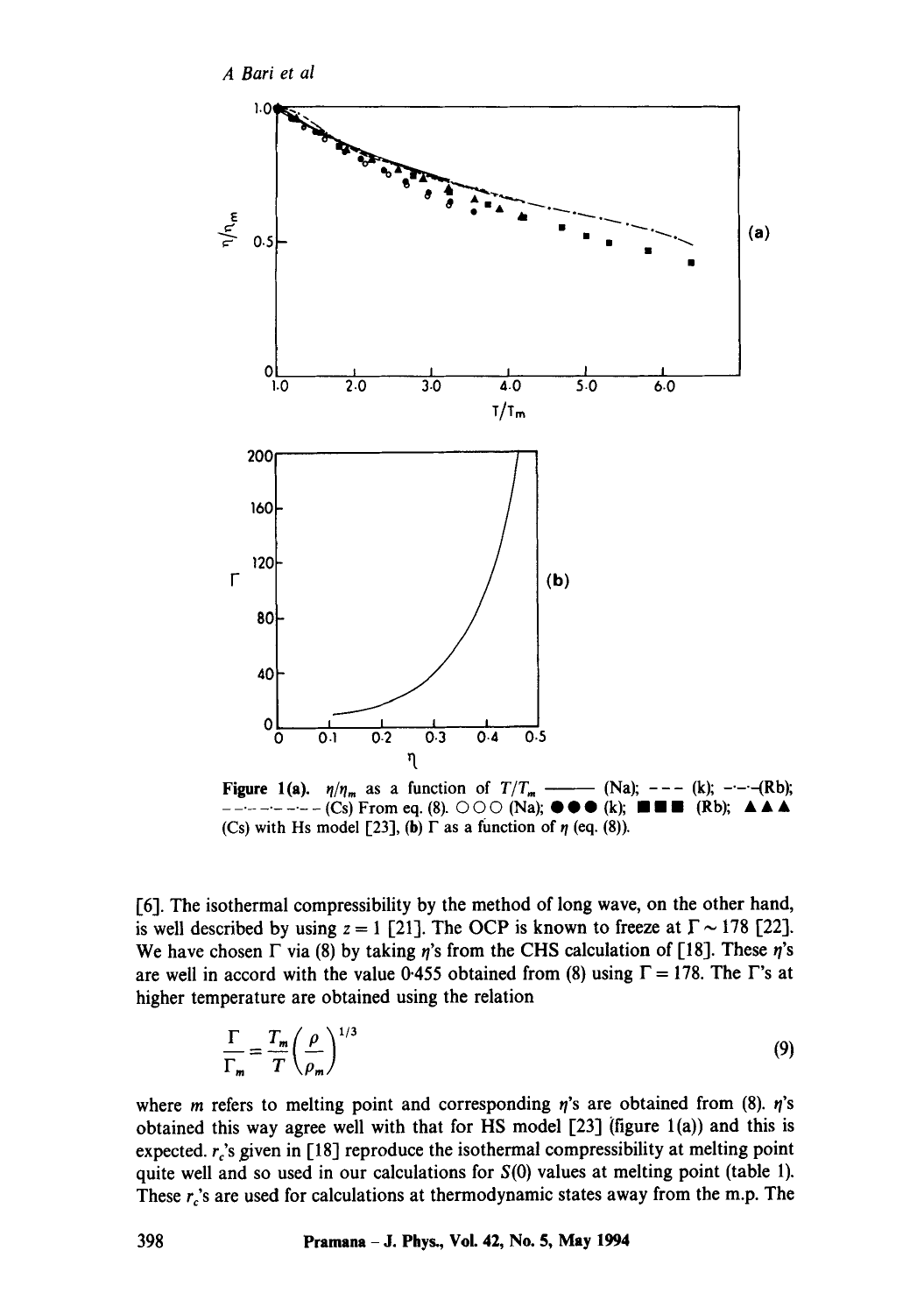| Liquid<br>metal        |           | ρ<br>$(a.u.^{-3})$ | $\eta$ |       | $r_{c}$<br>(a.u.) | S(0)<br>present |            |                       |
|------------------------|-----------|--------------------|--------|-------|-------------------|-----------------|------------|-----------------------|
|                        |           |                    |        |       |                   |                 |            |                       |
|                        | T(K)      |                    |        |       |                   | <b>RPA</b>      | <b>MDA</b> | Expt. <sup>[23]</sup> |
| Na                     | 3710      | 0.0035834          | 0.449  | 1670  | 1.821             | 0.0240          | 0.0228     | 0.0240                |
| K                      | 3370      | 0.0018846          | 0.457  | 182.0 | 2.358             | 0.0228          | 0.0211     | 0.0224                |
| Rb                     | 313.0     | 0.0015368          | 0.452  | 172.5 | 2.526             | 0.0257          | 0.0241     | 0.0220                |
| $\mathbf{C}\mathbf{s}$ | $301 - 6$ | 0.0012340          | 0.457  | 1820  | 2.790             | 0.0227          | 0.0203     | 0.0237                |

Table 1.  $S(0)$  values at or near melting points.



Figure 2.  $S(0)$  as a function of temperature ———— RPA calc. (fixed  $r_c$ ); - - - RPA calc. (variable *rc); © © ©* MDA calc. (fixed re); x x x MDA calc. (variable re);  $\bullet \bullet \bullet$  experimental [29].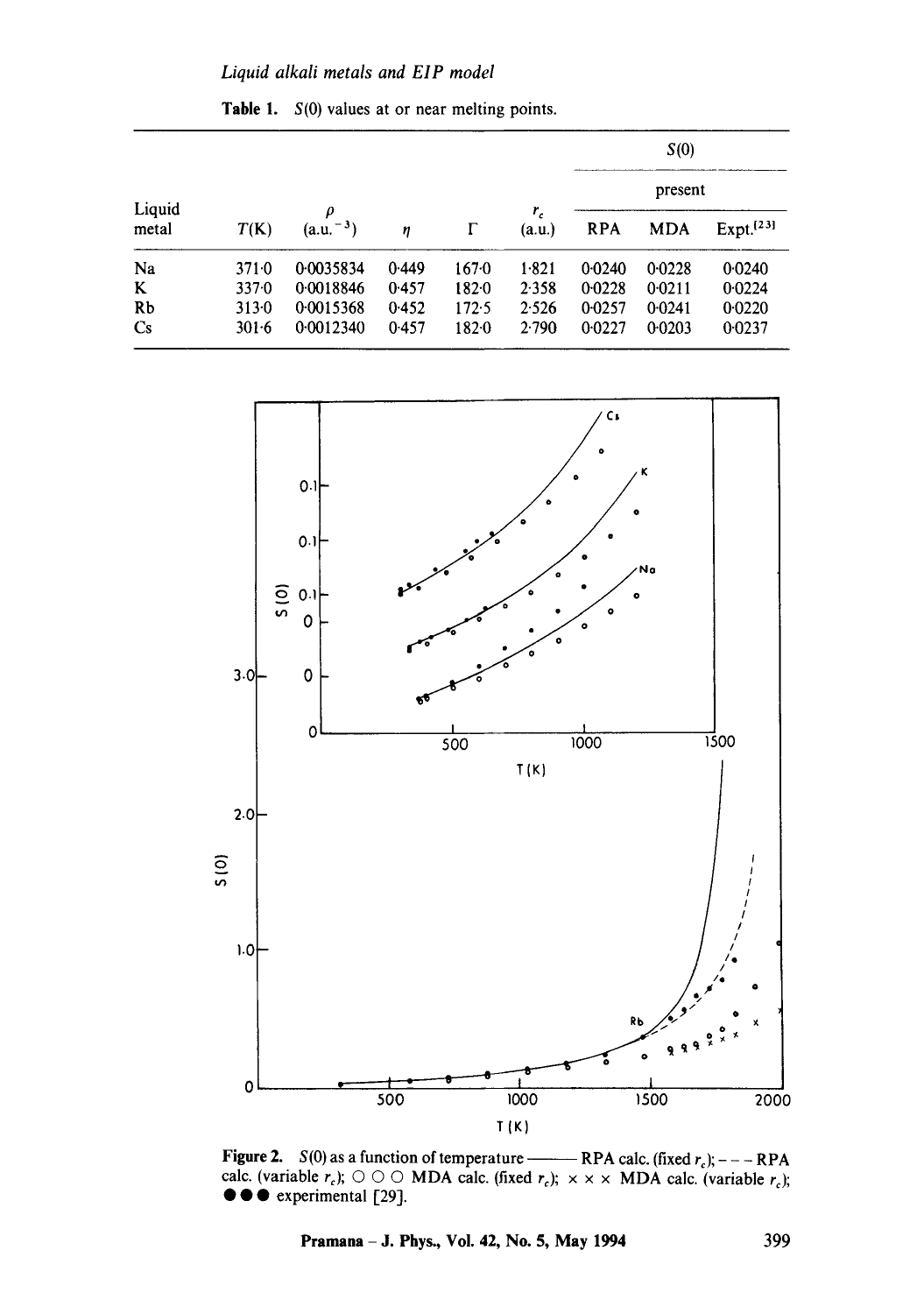$S(0)$  values are expected to shoot up as the critical point is approached. In RPA however, the result shoots up quite earlier and this behaviour is attributed to possible breakdown of nearly free electron approximation in the region  $\rho < 2\rho_c$  since the electron-electron correlation effects would become more important and the electronion interaction becomes less amenable to a pseudopotential description [21]. However, a variable  $r_c$ , as McLaughlin and Young [17] have observed, could reconcile this discrepancy of the theory and description almost near to the critical point is possible. In the spirit of McLaughlin and Young we have therefore used a variable  $r_c$  in the region  $\rho < 2\rho_c$ , to describe the structural behaviour of liquid Rb for T > 1500 K using the relation,  $r_c = 1.35 + 0.19r_s$  in au with  $r_s = az^{-1/3}$ , *a* being the interparticle separation. The argument concerning the volume dependent  $r<sub>c</sub>$  at low density ( $\rho < 2\rho_c$ ) may be the following. The breakdown of nearly free electron approximation results as the electron mean free path becomes of the order of interatomic distance. It is well-known that the Friedel oscillation arises from the Fourier transform of the logarithmic term in the dielectric function and it is directly related to the assumption that the Fermi surface is sharply defined. At high temperature, the increased blurring of Fermi surface decreases the oscillation and makes the potential more like that of non-metallic liquids. As the volume increases the term due to overlap repulsion should be added, the coulomb repulsion being now relatively small [24]. For metallic potential, the variation of  $r_c$  changes the



**Figure 3.** Low angle  $S(q)$  as a function of  $q \rightarrow \text{calc.}$  with eq. (1);  $\times \times \times$  calc. with eq. (5); © © C MDA calc. by McLaughlin *et al* ['13-1; • • • experimental [23].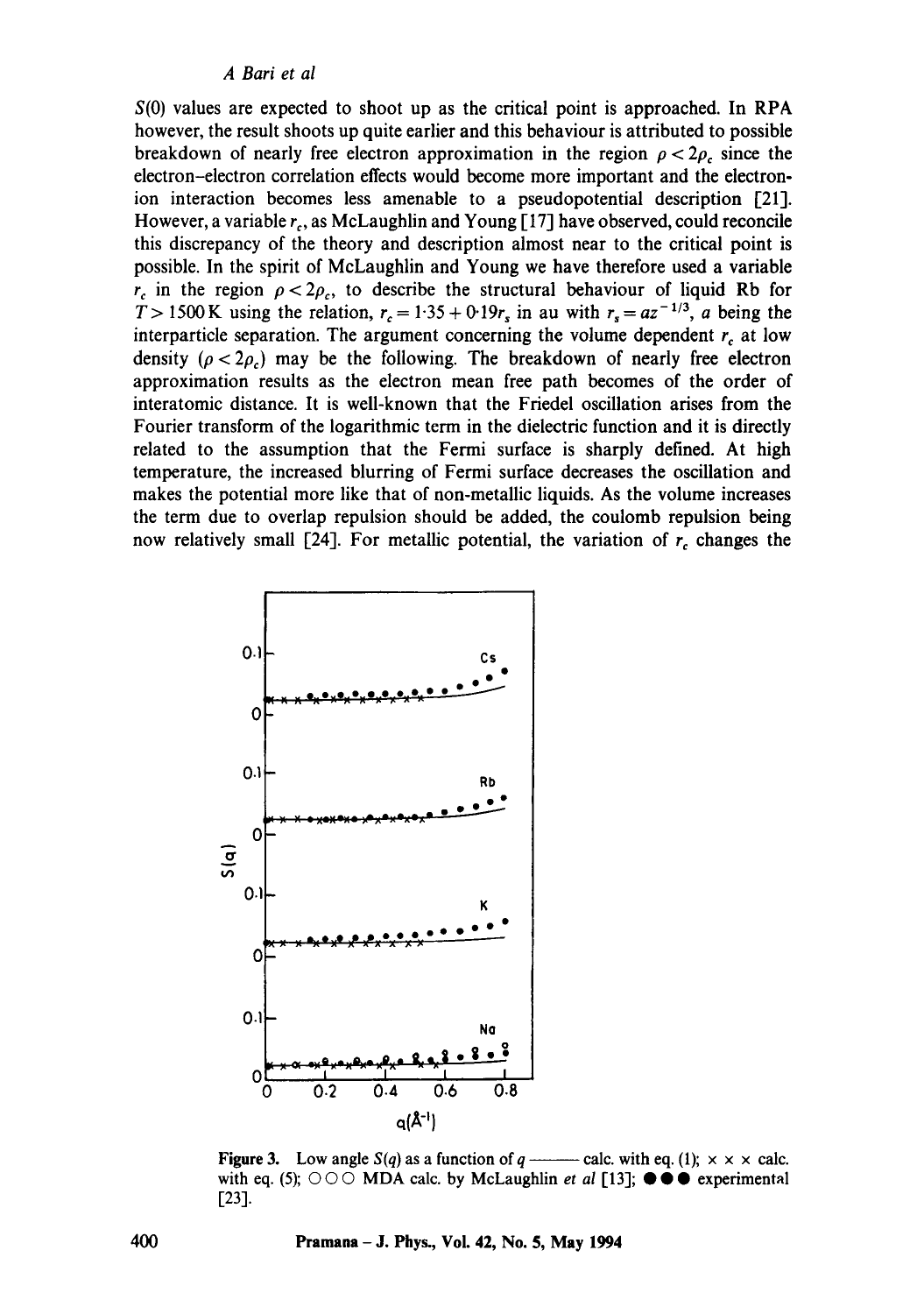electron mediated term, the position and depth of the attractive well and also the Friedel oscillation changes significantly. The results of our calculations are shown in fiugures 2-4.

## **3. Results and discussion**

The calculations shown clearly indicate that RPA describes the temperature variation of  $S(0)$  over a wide range quite well. For Rb, above 1500 K where  $\rho < 2\rho_c$ , a variable  $r_c$  is used. For thermodynamic states approaching the critical region, RPA result with constant  $r_c$  shoots up at a quite lower temperature (figure 2). It is important to note that the addition of MDA term considerably lowers the values at high temperature



**Figure 4.** *S(q)* as a function of q for Rb at different temperatures.  $x \times x$  MD data [30];  $\bullet \bullet \bullet$  experimental [29]. Calc.:

**Pramana - J. Phys., Vol. 42, No. 5, May 1994 401**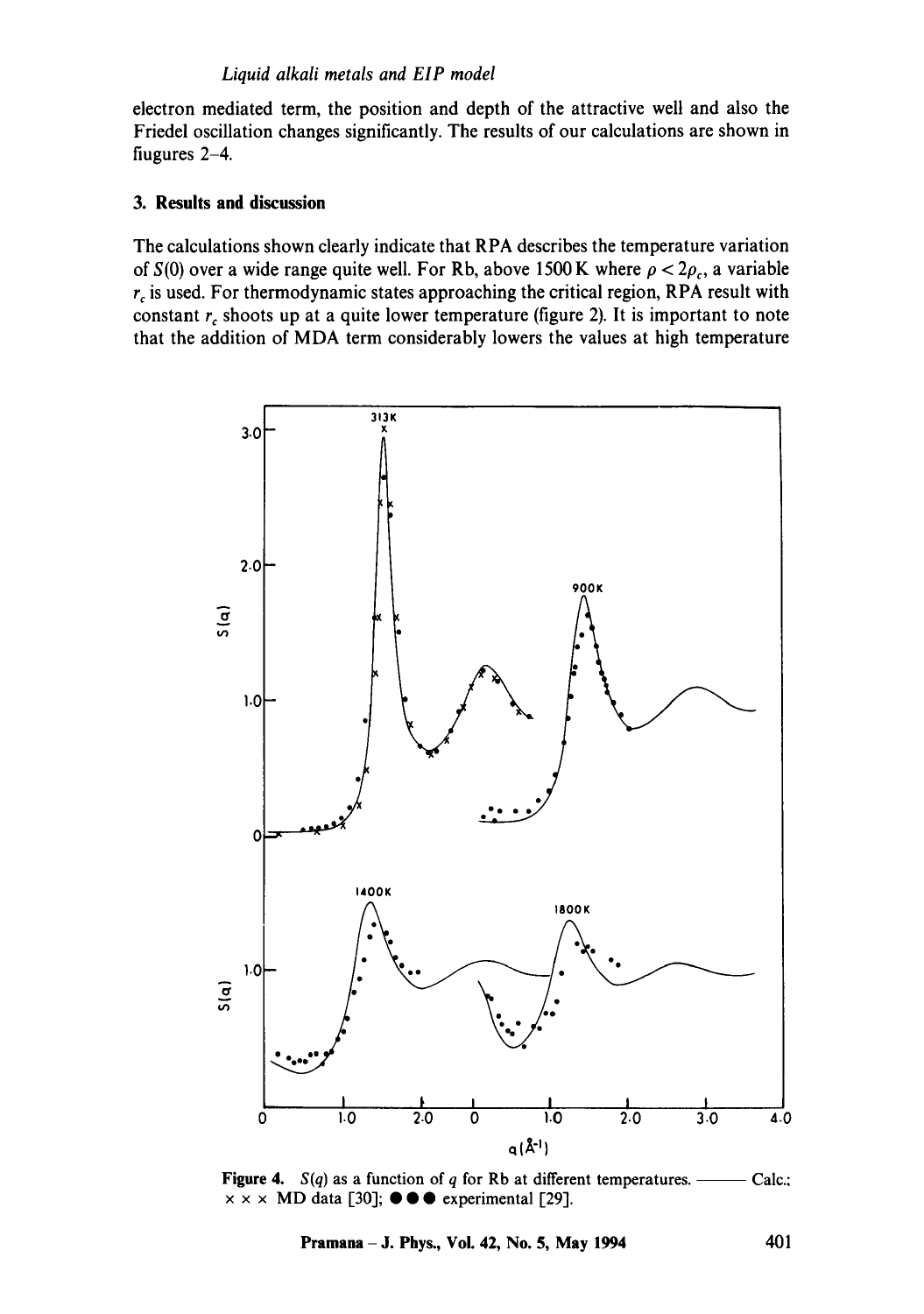#### *A Bari et al*

and in fact the result progressively deviates from the experimental result. This is compatible with observations in  $[4]$  and  $[16]$ . Of course, originally MDA was developed for hard cores [13] and it provided satisfactory description of the region near the critical point with variable  $r_c$  [17]. RPA with variable  $r_c$  also works reasonably near the critical region probably because the increase in  $r_c$  reduces the long range oscillations of the effective interionic potential and makes it more like that of a nonmetallic system, almost L-J type. The CHS plasma model based on the OCP criterion (eq. (8)) also describes well the low and high angle structure factors with same set of parameters (figures 3 and 4). It is to be noted that MDA with hard core is more successful for polyvalent metals than alkali metals so far as the high angle structure factor values are concerned [13]. The RPA low  $q$  results are satisfactory (figure 3). The very low q behaviour given by (5) reproduces the *S(q)* values quite well. The low *a* expression closely resembles the one of Evans and Sluckin [21] and the results are consistent with the Ornstein-Zernike (OZ) behaviour ( $[25]$  i.e.  $S(q)$  =  $S(0)/(1 + \xi^2 q^2)$ ,  $\xi$  being the long range correlation length. The O-Z behaviour suggests that at high temperature the low  $qS(q)$  values will shoot up. Evans and Sluckin estimated this transition temperature to be quite low ( $\sim$  500 K) in their OCP model. The present model gives this temperature to be  $\sim 1000$  K, much better in agreement with observation. The very low q expression is similar to one observed in liquid argon  $[26]$  and does not contain a linear term as has been suggested  $[27]$  empirically by the low  $q$  experimental data near the melting point. The very low  $q$  expression however yields results in good agreement with values from full expression (1) and experimental data. Remembering that there is large uncertainty in the experimental data in this low q region we believe that the expression (5) would describe the system quite well particularly at high temperature where the nearly free electron model progressively fails. It is now quite well-known [28] that for densities  $\rho \sim 2\rho_c$  and conditions near the saturation curve, characteristic changes have been observed for both the electrical and magnetic properties which mark the onset of a transition from metallic to nonmetallic states and the effective interaction potential changes to one very similar to that for Kr described by L-J potential. In order to explore this point we have computed full structure factor curves of liquid Rb at different temperatures foi this model through (1). The screened potential  $V(q)$  has been truncated beyond its first node. The results at high temperature are reasonable and OZ behaviour is well produced. The high temperature results are compared with the experimental data of Hensel *et al* [29]. The model first peak height decreases less and position shifts to the left more relative to the experimental data as the high temperature is approached. This deviation is attributed to the approximate nature of the OCP criterion (8) which somewhat under reduces the  $\eta$  parameter at high temperature (figure 1(a)). In spite of these discrepancies we feel that the overall behaviour described by the present model at states near the critical point is quite satisfactory. The critical temperature  $T_c$ , estimated is  $\sim 2010 \text{ K}$  and this is in excellent agreement with experiment.

Further, it has been recently found that the structure factors of liquid alkali metals scale if they are plotted against  $q/q_m$  where  $q_m$  refers to the position of the first peak of structure factor for each system [31]. We have therefore plotted our  $S(q)$  against  $q/q_m$  to see whether this scaling behaviour follows. The results shown in figure 5 clearly exhibit that the present model can satisfactorily accommodate the scaling behaviour. The scaling property associated with  $S(0)$  is also shown to be reasonably justified in this model.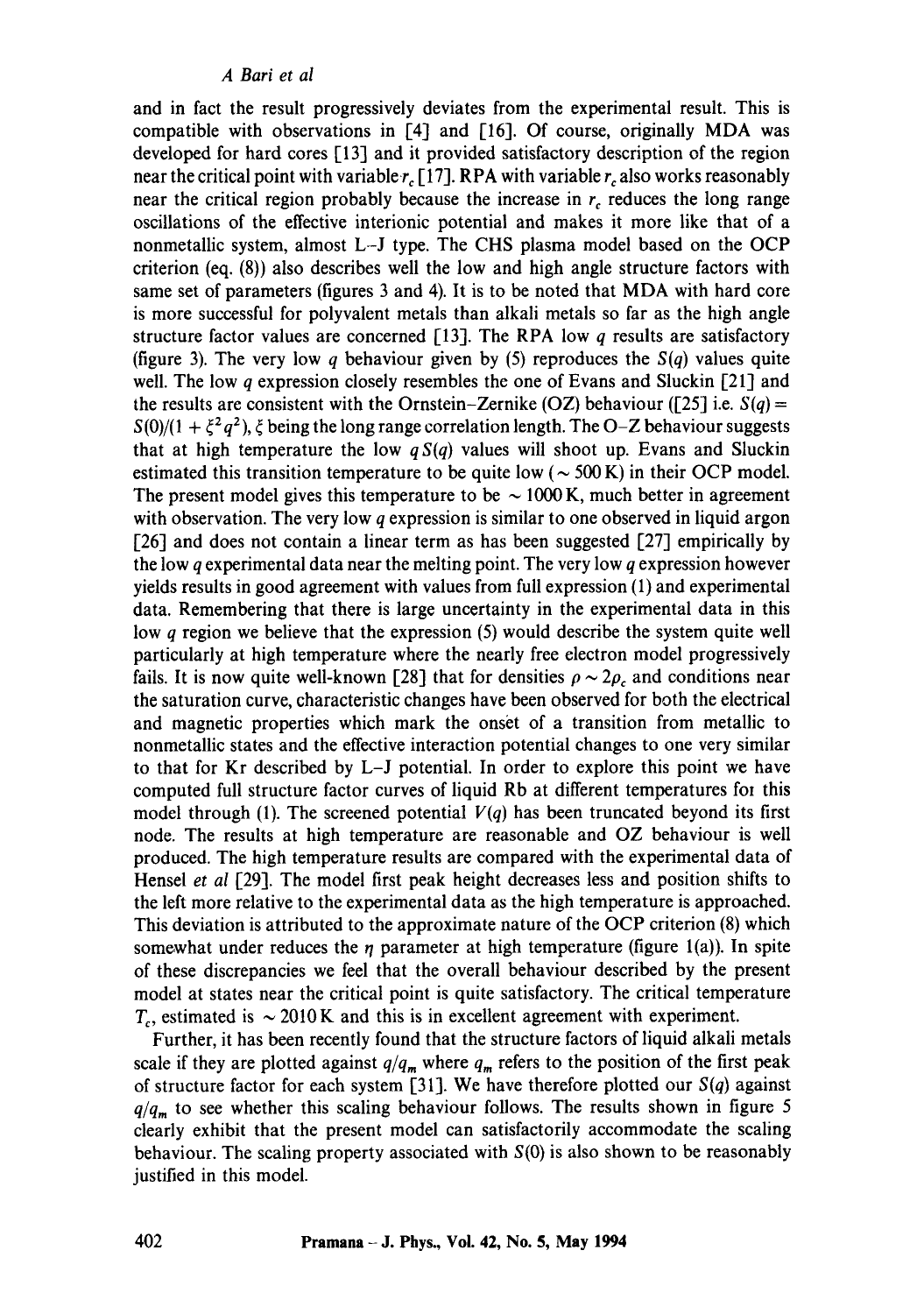

**Figure 5.** (a)  $S(q)$  vs  $q/q_m$  for Na, K; Rb and Cs. (b)  $S(0)$  vs  $\rho/\rho_{m,n}$  for Na, K, Rb and Cs.

It is to be noted that we have used GV screening throughout and this screening is known to describe the liquid alkali metals at melting point, quite well. The long wave results depend on screening function to some extent but the use of other screening functions will not change the general behaviour reported here significantly. In fact a slightly different interactomic potential due to Price *et al* [32] (Ashcroft pseudopotential with self consistent screening) is known to yield the Monte Carlo (MC) and molecular dynamics (MD) structure factors [31] in good agreement with experiments. Like Price *et al* potential, the present potential too scales with proper units. To compare the present model results with those due to Price *et al* potential, we have calculated in RPA with length and energy parameters of Price *et al* potential [31] and tested the scaling behaviour. It is clear that the scaling behaviour with Price *et al* potential is only slightly better (figure 5).

Thus in this communication, we have reviewed the RPA calculation for EIP model of liquid alkali metals and shown that with parameters provided by OCP criterion various structural aspects including long wave behaviour are very reasonably described over a wide range of temperature.

#### **Acknowledgement**

RNJ gratefully acknowledges the financial support by DST, New Delhi.